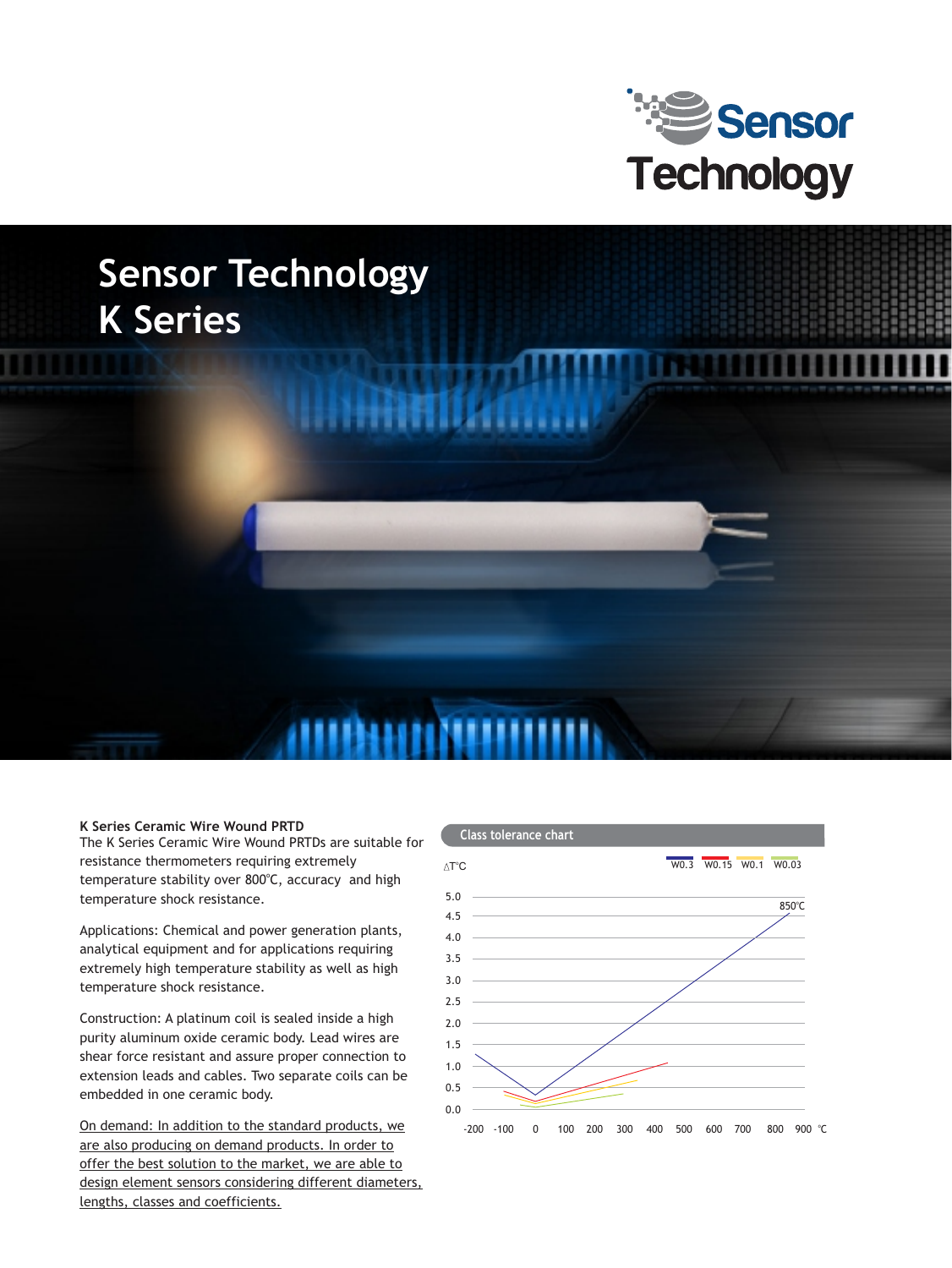

## **K Series specifications 1 Pt Types ( Single element)**



| <b>1Pt Types</b> |                                   |               |                                                 |                                        |                  |                |                 |                                                 |                         |               |                                      |                    |                     |
|------------------|-----------------------------------|---------------|-------------------------------------------------|----------------------------------------|------------------|----------------|-----------------|-------------------------------------------------|-------------------------|---------------|--------------------------------------|--------------------|---------------------|
| Product          |                                   |               |                                                 |                                        | Dimensions in mm |                |                 |                                                 | Self<br><b>Heating</b>  | Response time |                                      |                    |                     |
| Description      | <b>Tolerance</b><br><b>Class</b>  | Class         | <b>Temperature</b><br>range $(^{\circ}C)$       | Order No.                              | L                | D              | d               |                                                 | $0^{\circ}$ C<br>(K/mW) | $t_{o,s}$     | Water:<br>$V = 0.4 m/s$<br>$t_{0.9}$ | Air:<br>$V = 3m/s$ | $t_{0.5}$ $t_{0.9}$ |
| 1Pt100 K 1515    | W0.3<br>W0.15<br>W <sub>0.1</sub> | B<br>A<br>1/3 | $-196 - +850$<br>$-100 - +450$<br>$-100 - +350$ | 32.206.280<br>32.206.281<br>32.206.282 | $15^{+2}_{0}$    | $1.5 \pm 0.15$ | $0.20 \pm 0.01$ | $9.5 \pm 0.5$<br>$9.5 \pm 0.5$<br>$9.5 \pm 0.5$ | 0.08                    | 0.2           | 0.4                                  | 5.0                | 15.7                |
| 1Pt100 K 2515    | W0.3<br>W0.15<br>W0.1             | B<br>A<br>1/3 | $-196 - +850$<br>$-100 - +450$<br>$-100 - +350$ | 32.206.105<br>32.206.109<br>32.206.152 | $+2$<br>25. n    | $1.5 \pm 0.15$ | $0.20 \pm 0.01$ | $9.5 \pm 0.5$<br>$9.5 \pm 0.5$<br>$9.5 \pm 0.5$ | 0.08                    | 0.2           | 0.4                                  | 5.7                | 17.0                |

The measuring point is located at 8 mm from the end of the sensor body.

Sensor Technology reserves the right to make changes without notice in the specifications of this product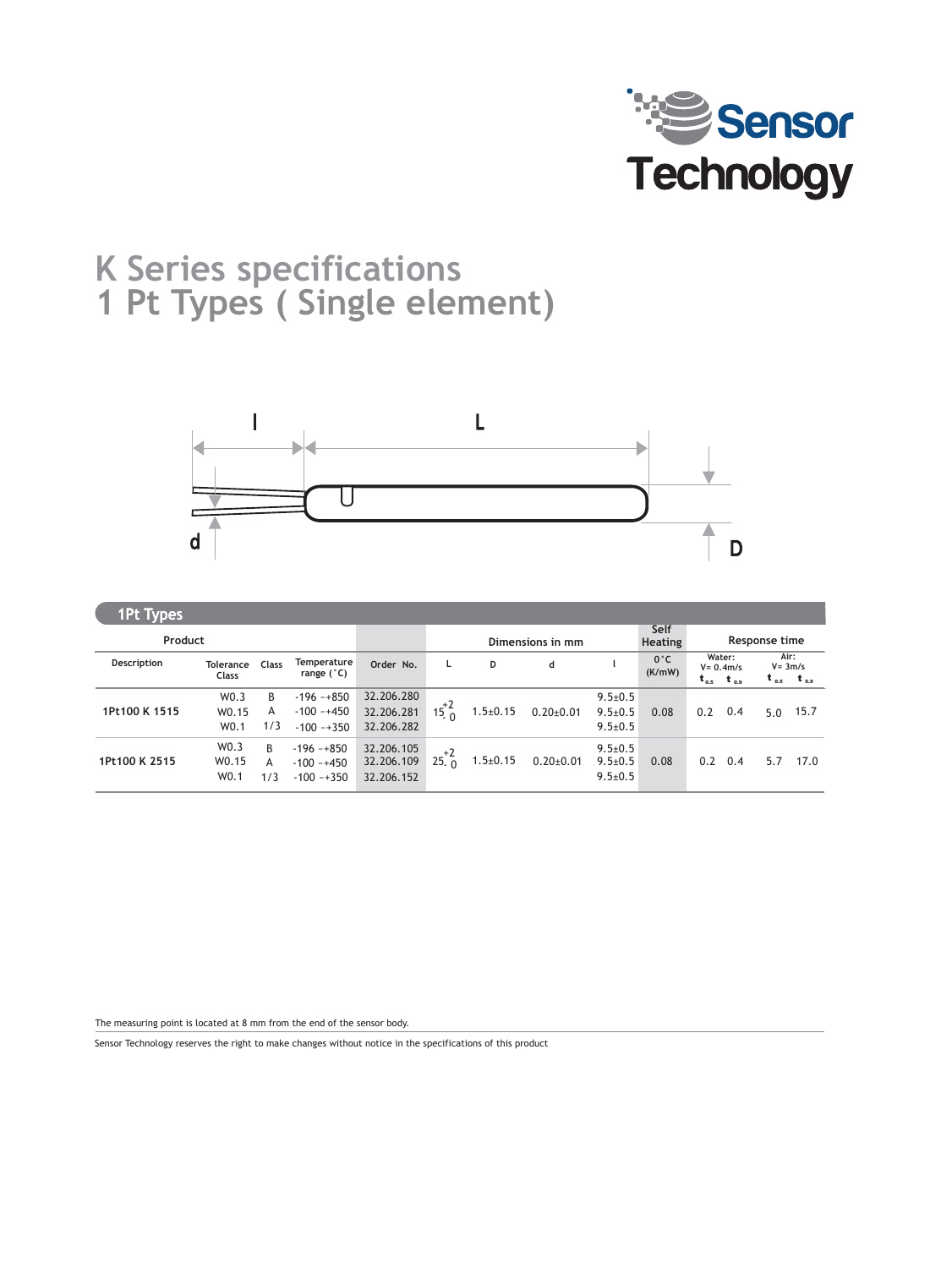

### **K Series specifications 2 Pt Types ( Dual element)**



| $\mathbf{a}$ c types |                                               |               |                                                 |                                        |                |                  |                             |                                                                                              |                |                         |                             |               |                                           |    |
|----------------------|-----------------------------------------------|---------------|-------------------------------------------------|----------------------------------------|----------------|------------------|-----------------------------|----------------------------------------------------------------------------------------------|----------------|-------------------------|-----------------------------|---------------|-------------------------------------------|----|
| Product              |                                               |               |                                                 |                                        |                | Dimensions in mm |                             |                                                                                              |                |                         | Response time               |               |                                           |    |
| Description          | Tolerance<br><b>Class</b>                     | Class         | Temperature<br>range $(^{\circ}C)$              | Order No.                              | L.             | D                | d                           | l1.                                                                                          | $\mathsf{I}_1$ | $0^{\circ}$ C<br>(K/mW) | Water:<br>$t_{os}$ $t_{os}$ | $V = 0.4$ m/s | Air:<br>$V = 3m/s$<br>$t_{0.5}$ $t_{0.9}$ |    |
| 2Pt100 K 1517        | W0.3<br>W0.15<br>W0.1                         | B<br>Α<br>1/3 | $-196 - +850$<br>$-100 - +450$<br>$-100 - +350$ | 32.206.204<br>32.206.206<br>32.206.207 | $15^{+2}_{-0}$ | $1.7 \pm 0.15$   | $0.20{\pm}0.01$             | $10.5 \pm 0.5$ 9.5 $\pm 0.5$<br>$10.5 \pm 0.5$ 9.5 $\pm 0.5$<br>$10.5 \pm 0.5$ 9.5 $\pm 0.5$ |                |                         |                             |               | To be released soon                       |    |
| 2Pt100 K 2517        | W <sub>0.3</sub><br>W0.15<br>W0.1             | B<br>A<br>1/3 | $-196 - +850$<br>$-100 - +450$<br>$-100 - +350$ | 32.206.205<br>32.206.150<br>32.206.162 | 25n            |                  | $1.7\pm0.15$ 0.20 $\pm0.01$ | $10.5 \pm 0.5$ 9.5 $\pm 0.5$<br>$10.5 \pm 0.5$ 9.5 $\pm 0.5$<br>$10.5 \pm 0.5$ 9.5 $\pm 0.5$ |                | 0.06                    | 0.2                         | 0.4           | 6.1                                       | 19 |
| 2Pt100 K 2517 E      | W <sub>0.3</sub><br>W0.15<br>W <sub>0.1</sub> | B<br>A<br>1/3 | $-196 - +850$<br>$-100 - +450$<br>$-100 - +350$ | 32.206.140<br>32.206.141<br>32.206.142 | $25^{+2}_{-0}$ | $1.7 \pm 0.15$   | $0.20{\pm}0.01$             | $10.5 \pm 0.5$ 9.5 $\pm 0.5$<br>$10.5 \pm 0.5$ 9.5 $\pm 0.5$<br>$10.5 + 0.5$ 9.5 + 0.5       |                | 0.06                    | 0.2                         | 0.4           | 6.1                                       | 19 |

The measuring point is located at 8 mm from the end of the sensor body.

Sensor Technology reserves the right to make changes without notice in the specifications of this product